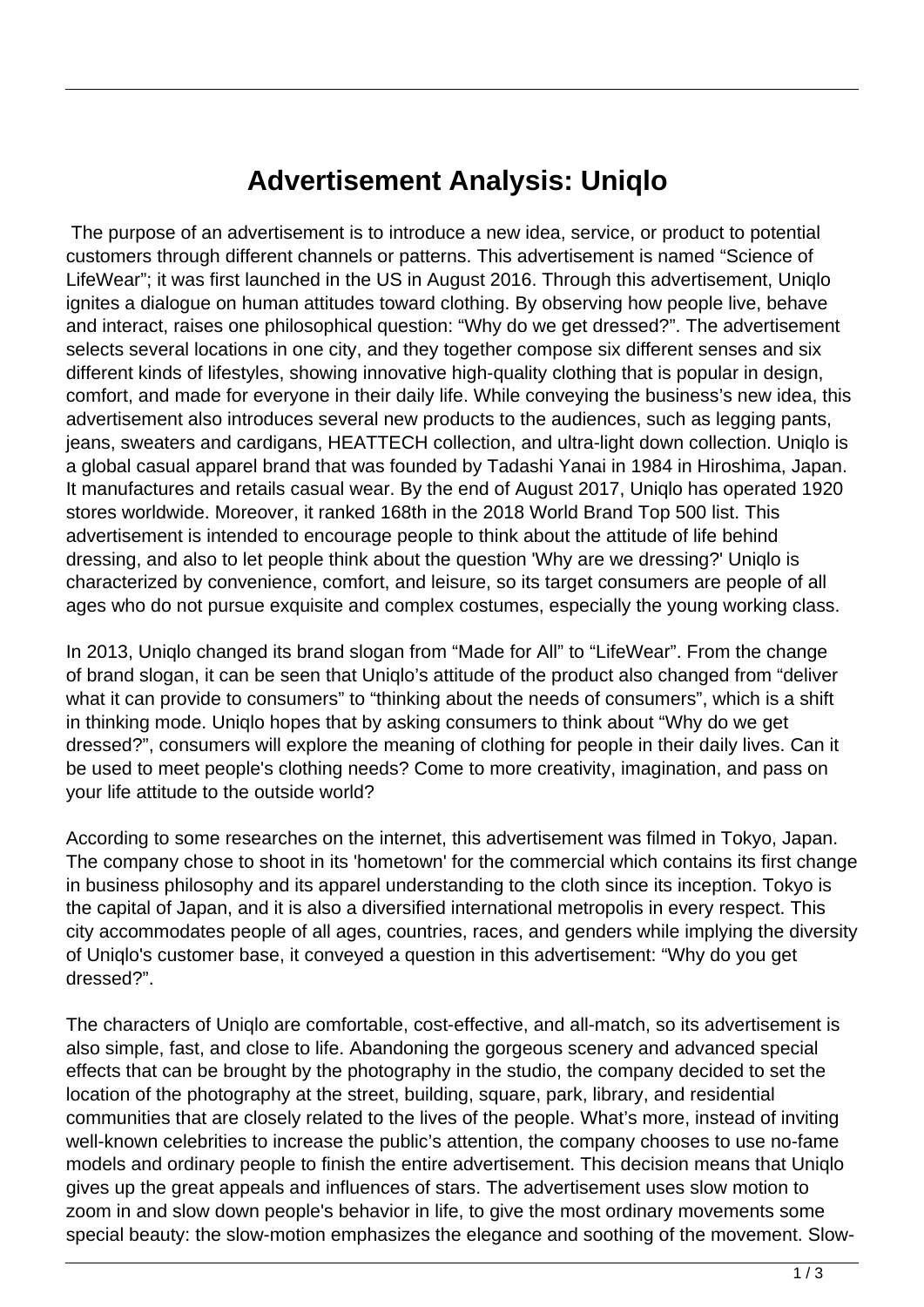motion also emphasize key actions and cause audiences to make associations with this advertisement, take one step further, with Uniqlo: "Do I do the same thing as he/her every day?", "Do I have some similarities with him/her?", or "Can Uniqlo also fulfill my demand just like it able to satisfy his/her needs?". All of these actions aim to provide audiences with familiar conditions to inspire their inner resonance.

Although the content of this advertisement has a little bit of philosophy, its aside is pretty close to our lives. For example, "What happens when work is done?", it's a question that every office worker will think about every day; "Do you get dress because of the cold? What kind of cold?", everyone has experienced cold, no matter physical or psychological; "Be in warm makes you happy, and being happy makes you warm.", warm and happy defend cold, no matter physical or psychological.

In this video, several scenes can incarnate the perfect combination of copywriting, voice-over, and background video, which enable the audiences to more directly understand what the advertisement wants to express. First, when the speaker says: "Do you just throw something on because you are late?", a man rushes away in the video. Second, when audiences hear "Warm color will release dopamine, in other words, it can make you happy", a girl in a red sweater and her father who wear a red plaid shirt show on the screen; this little girl sitting on her father's shoulder, chasing a yellow balloon. Her ingenuous smile and the color they wear all make audiences feel joyful. Third, when the speaker says: "Why do you want to fit in?", there is a man with long hair inside the screen who looks back. In most Asian countries, although people will not be scared of men who have long hair, most people still don't accept such appearance and treat them as weirdos. So, does he want to fit in? If so, he needs to cut his long hair, and become a gregarious person but loses his own characteristics. In this diverse group of people, do we want to integrate into them or stick to be ourselves? Fourth, when the speaker says: "What's on your mind when you get dressed? You nine to five? Or five to nine?" there are two ladies walks before an office building: one wears a coat, a black sweater, leather shoes, and carrying a laptop package, another one walks her dog in a short jacket, white sweater, white sneaker. Both of them represent two different images: one is "nine to five" and another one is "five to nine" — a busy lady work and a leisure lady after work. When saying: "What happens when work is done?" it zooms in the second lady with her dog. In the park, a black girl and an Asian lady wear the same sweater, but they give the same sweater two different kinds of feeling: one is youthful and lively, another one is elegant and graceful. This corresponds to the "Can you wear the same thing but feel completely different?" in the narration.

At the end of the commercial, the logo and slogan appear on the screen. The original logo of Uniqlo was designed in 1991, and it was only in English. In 2006, Uniqlo invited Kashiwa Sato to redesign its logo. The background color of the logo changed from black to red; Katakana, Japanese lettering, and English are written in white on the bright red. Red is the color of passion and power. What's more, the use of red and white has a deeper meaning: it's the color of the Japanese flag. The shape of the logo resembles a Japanese ink seal. These changes have all deepened the Japanese traces on Uniqlo. The slogan of Uniqlo is "LifeWear" which was changed from "Made for all" in 2013.

This advertisement puts the scene of daily life on the screen; the aside is also very close to life. The combination of narration and video content makes their attraction even bigger; it's like one plus one is greater than two. Even although audiences know it's an ad, they can feel more in it the same in the advertisement. It is not only for promoting its brand and clothes but also wants